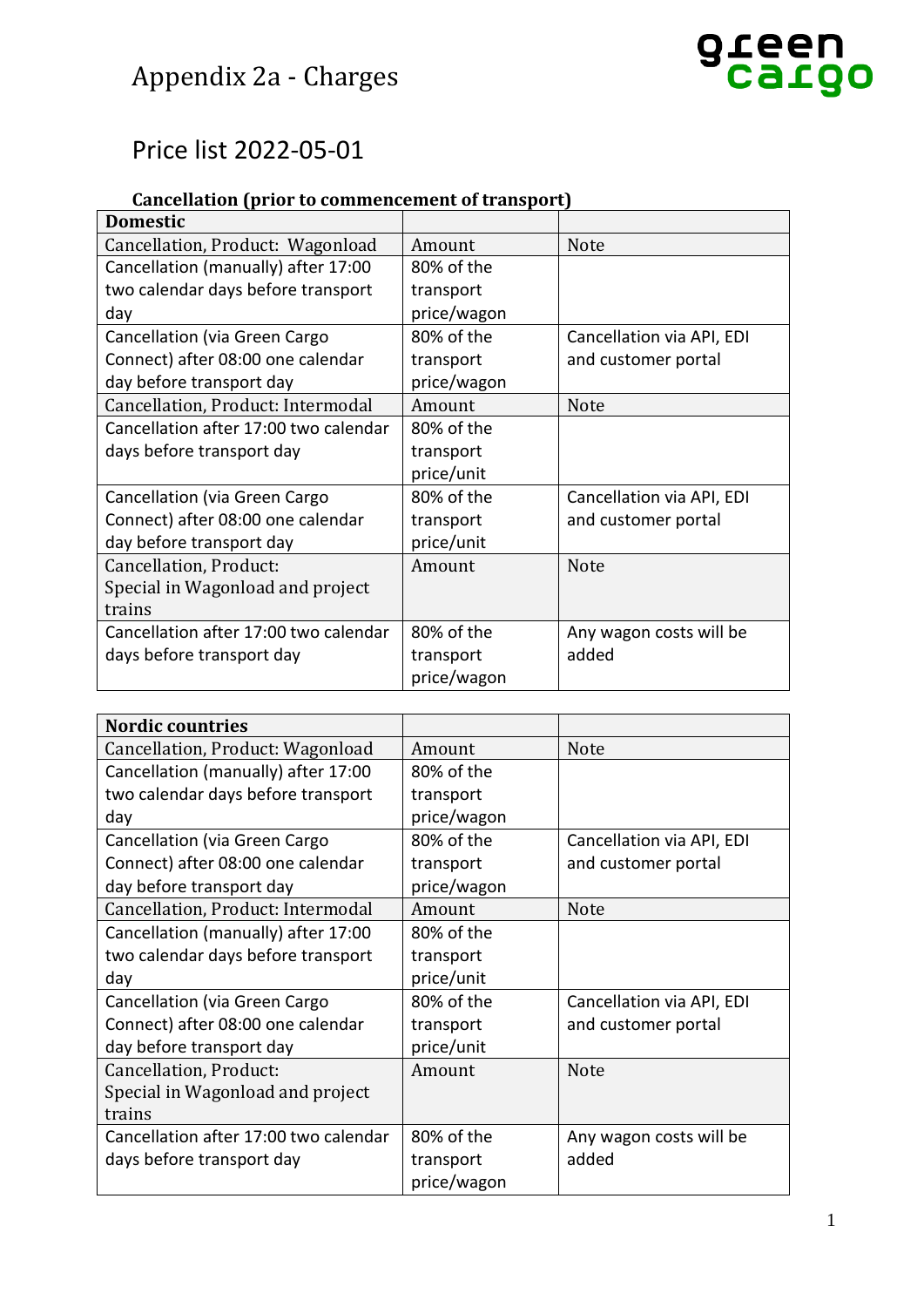

| <b>Export beyond Denmark</b>          |                  |                           |
|---------------------------------------|------------------|---------------------------|
| Cancellation, Product: Wagonload      | Amount           | Note                      |
| Cancellation (manually) after 17:00   | 5 000 SEK/wagon  |                           |
| two calendar days before transport    |                  |                           |
| day                                   |                  |                           |
| Cancellation (via Green Cargo         | 5 000 SEK/wagon  | Cancellation via API, EDI |
| Connect) after 08:00 one calendar     |                  | and customer portal       |
| day before transport day              |                  |                           |
| Cancellation, Product:                | Amount           | <b>Note</b>               |
| Special in Wagonload and project      |                  |                           |
| trains                                |                  |                           |
| Cancellation after 17:00 two calendar | 80% of the       | Any wagon costs will be   |
| days before transport day             | transport        | added                     |
|                                       | price/wagon (max |                           |
|                                       | 10 000           |                           |
|                                       | SEK/wagon)       |                           |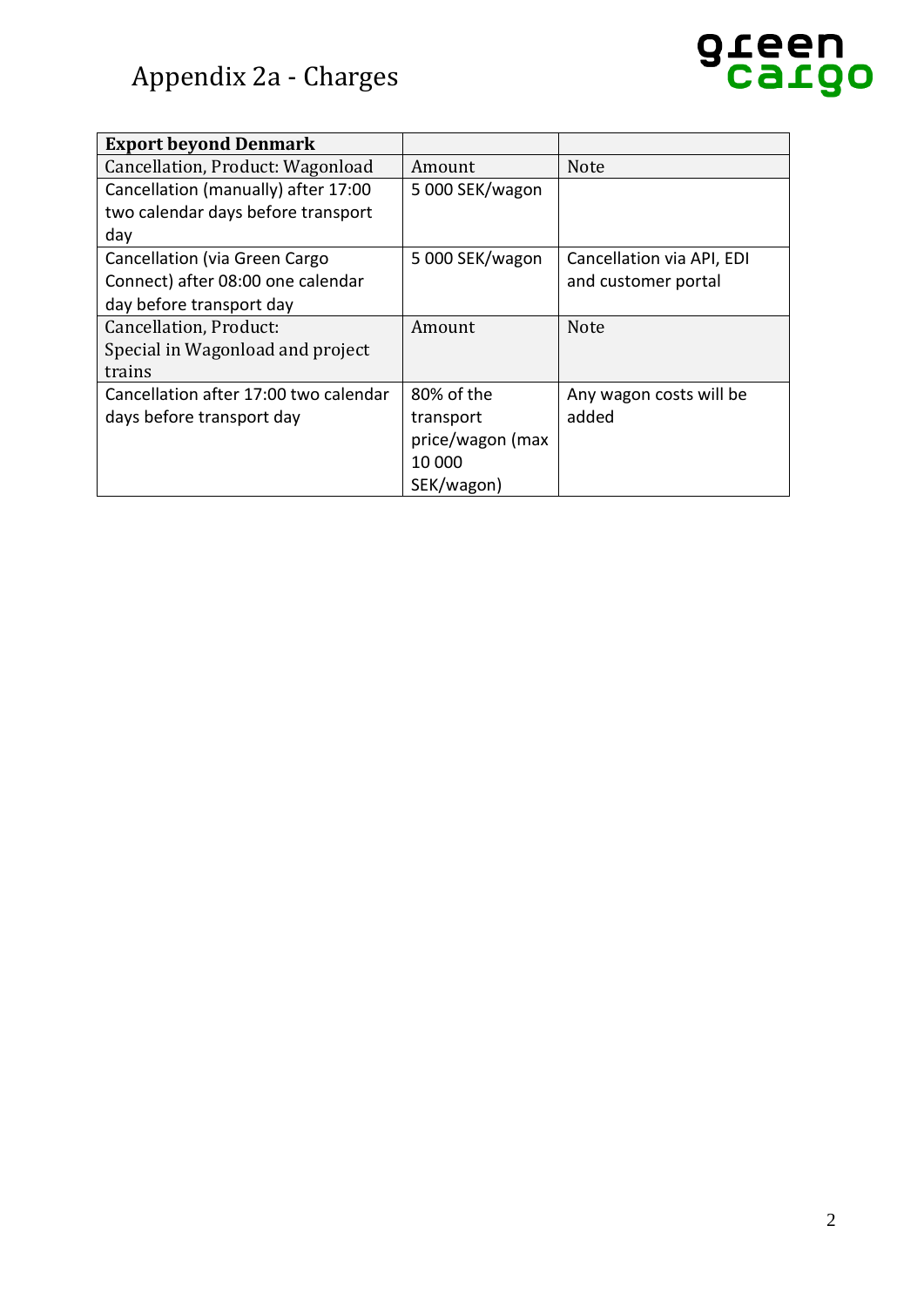

#### **Amended disposal / amending of transport agreement (order) after commenced transport**

| Amended disposal                                                                                                                                                                                                                                                                                                                               | Amount          | <b>Note</b>                                                                                                                                                       |
|------------------------------------------------------------------------------------------------------------------------------------------------------------------------------------------------------------------------------------------------------------------------------------------------------------------------------------------------|-----------------|-------------------------------------------------------------------------------------------------------------------------------------------------------------------|
| <b>Amended disposal Domestic</b><br>The consignor or, where applicable,<br>the consignee, when the consignment<br>note has been delivered and/or the<br>wagon has been collected, requests to<br>amend information with regard to:<br>arrival station, consignee, time for<br>delivery of goods or other.                                      | 1,530 SEK/wagon | To be added:<br>- Freight to new destination<br>as per offer or agreement<br>alternatively costs for return<br>transport<br>- Actual additional costs<br>incurred |
| <b>Amended disposal Export before the</b><br><b>Swedish border</b><br>The consignor or, where applicable,<br>the consignee, when the consignment<br>note has been delivered and/or the<br>wagon has been collected, requests to<br>amend information with regard to:<br>arrival station, consignee, time for<br>delivery of goods or other.    | 1,020 SEK/wagon | To be added:<br>-Freight to new destination<br>as per offer or agreement<br>alternatively costs for return<br>transport<br>- Actual additional costs<br>incurred  |
| <b>Amended disposal Export and Import</b><br>after the Swedish border<br>The consignor or, where applicable,<br>the consignee, when the consignment<br>note has been delivered and/or the<br>wagon has been collected, requests to<br>amend information with regard to:<br>arrival station, consignee, time for<br>delivery of goods or other. | 2,550 SEK/wagon | To be added:<br>-Freight to new destination<br>as per offer or agreement<br>alternatively costs for return<br>transport<br>- Actual additional costs<br>incurred  |
| Amended disposal Import before the<br><b>Swedish border</b><br>The consignor or, where applicable,<br>the consignee, when the consignment<br>note has been delivered and/or the<br>wagon has been collected, requests to<br>amend information with regard to:<br>arrival station, consignee, time for<br>delivery of goods or other.           | 375 SEK/wagon   | To be added:<br>-Freight to new destination<br>as per offer or agreement<br>alternatively costs for return<br>transport<br>- Actual additional costs<br>incurred  |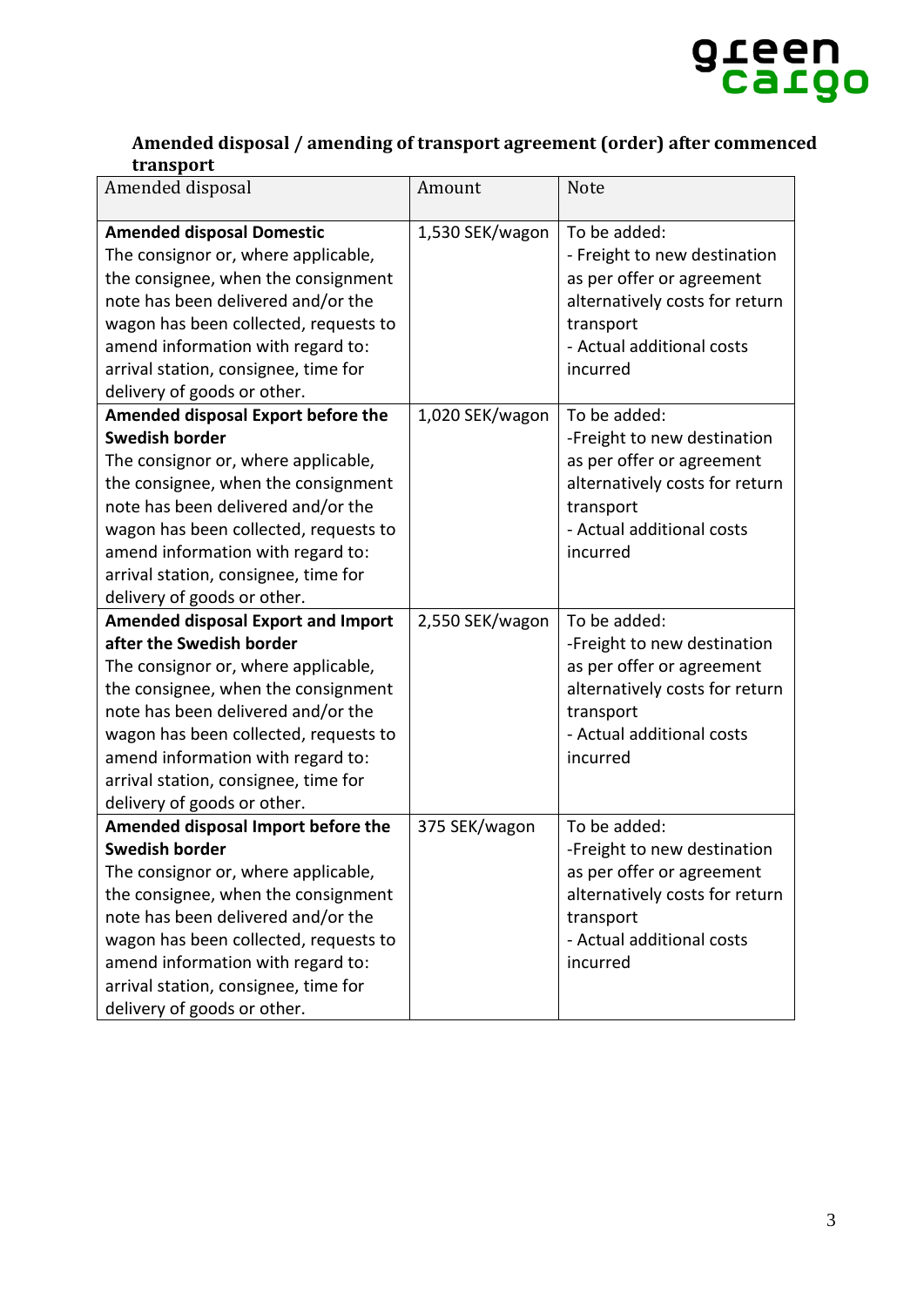

#### **Exceeded disposition time**

| Exceeded disposition time                                                        | Amount                        | <b>Note</b>                                                                |
|----------------------------------------------------------------------------------|-------------------------------|----------------------------------------------------------------------------|
| Exceeded disposition time at departure<br>station (loading)                      |                               | Valid per each commenced<br>8-hour period, weekdays<br>between 07:00-17:00 |
| 2-axle wagon and commenced time<br>period (8 hours unless otherwise<br>agreed)   | 1,020<br>SEK/wagon            |                                                                            |
| 4-axle wagon and commenced time<br>period (8 hours unless otherwise<br>agreed)   | 1,530<br>SEK/wagon            |                                                                            |
| Exceeded disposition time at arrival<br>station (unloading)                      |                               | Valid for each commenced<br>8-hour period, weekdays<br>between 07:00-17:00 |
| 2-axle wagon and commenced time<br>period (8 hours unless otherwise<br>agreed)   | 1,020<br>SEK/wagon            |                                                                            |
| 4-axle wagon and commenced time<br>period (8 hours unless otherwise<br>agreed)   | 1,530<br>SEK/wagon            |                                                                            |
| Exceeded disposition time when<br>loading/unloading abnormal carriage<br>wagons  |                               |                                                                            |
| 6-axle U-wagon and commenced time<br>period (8 hours unless otherwise<br>agreed) | 2,550<br>SEK/wagon and<br>day |                                                                            |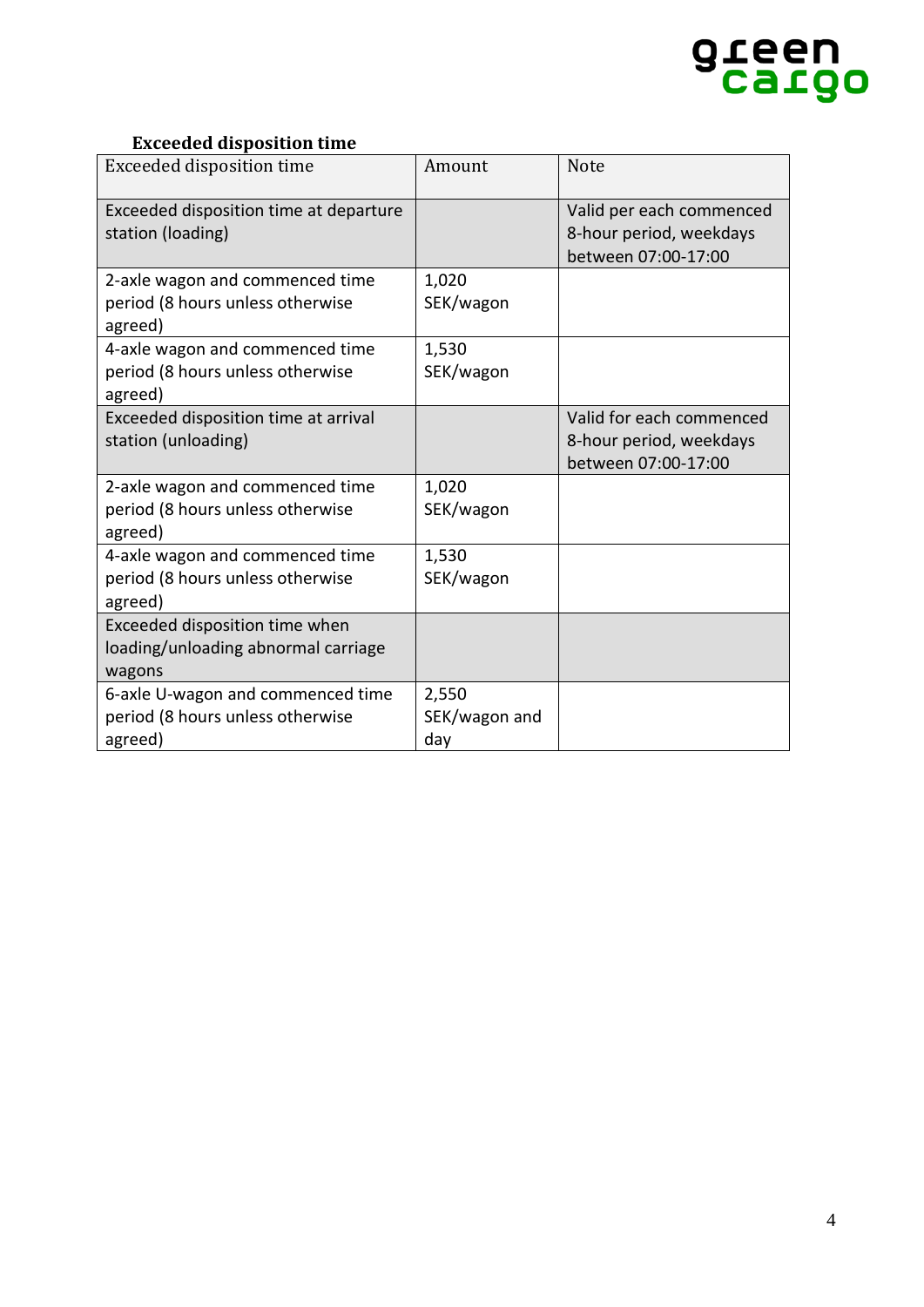

#### **Other charges**

| Railway                                                                                          | Amount                                                      | <b>Note</b>                                                                                                                                                                                      |
|--------------------------------------------------------------------------------------------------|-------------------------------------------------------------|--------------------------------------------------------------------------------------------------------------------------------------------------------------------------------------------------|
| Incomplete/incorrect information<br>in consignment note Wagonload                                | 510 SEK/wagon                                               |                                                                                                                                                                                                  |
| Incomplete/incorrect information<br>in consignment note arriving goods<br>at ports and terminals | 4,080 SEK/wagon                                             | Wagon rent, if any, to be<br>added                                                                                                                                                               |
| Incomplete/incorrect information<br>in consignment note Intermodal                               | 510 SEK/transport<br>unit                                   |                                                                                                                                                                                                  |
| Goods not customs cleared                                                                        | 4,080 SEK/wagon,<br>transport unit or<br>train              |                                                                                                                                                                                                  |
| Seal and/or supplement of<br>consignment note with seal<br>number                                | 510 SEK/transport<br>unit                                   |                                                                                                                                                                                                  |
| Dangerous goods labels / ID cards                                                                | 3,570 SEK                                                   |                                                                                                                                                                                                  |
| Measures/adjustments - Transport<br>unit and wagon                                               |                                                             | Actual costs incurred<br>and/or charges in<br>accordance with tariff                                                                                                                             |
| Adjustment of underrun protection                                                                | 3,630 SEK                                                   | Including shunting and<br>labor cost                                                                                                                                                             |
| Container relift                                                                                 | 4,310 SEK                                                   | Including shunting and<br>labor cost                                                                                                                                                             |
| Close and regulate container door                                                                | 3,180 SEK                                                   | Including shunting and<br>labor cost                                                                                                                                                             |
| Overload                                                                                         | 1,530 SEK/wagon as<br>a minimum                             | Actual costs incurred (e.g.<br>repair of wagon damage)<br>and other damage to Green<br>Cargo must always be fully<br>reimbursed, the stated<br>amount of 1530 SEK is a<br>minimum fee            |
| Cleaning of wagon                                                                                | 1,530 SEK/<br>commenced hour                                | Costs for any equipment as<br>well as costs for wagon rent<br>and extra shunting to be<br>added                                                                                                  |
| Extra lift at terminal                                                                           | Charged according<br>to the respective<br>terminal's tariff | Costs attributable to lifting<br>performed on earlier<br>delivery than the day of<br>departure and/or on later<br>delivery than on the day of<br>arrival, as well as on<br>temporary arrangement |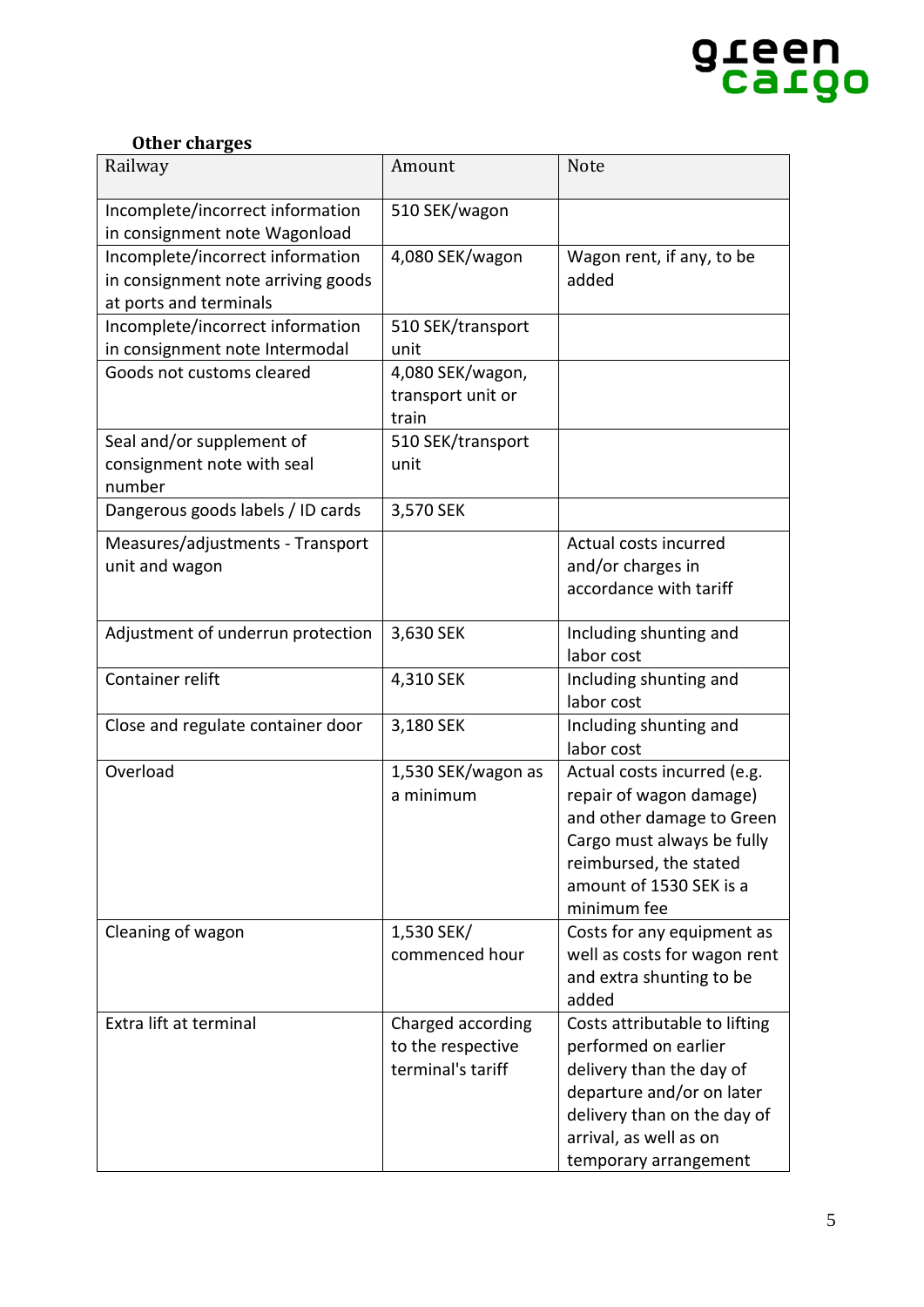## green<br>Cargo

| Site rental, temporary              | Charged according     |                            |
|-------------------------------------|-----------------------|----------------------------|
| arrangement                         | to the respective     |                            |
|                                     | terminal's tariff     |                            |
| Other expenses                      | Actual costs incurred |                            |
| Other charges                       | Actual costs incurred |                            |
| Extra transfer of 2-axle wagon that | 800 SEK/wagon         | Refers to occasions when a |
| cannot be switched to the           |                       | notified wagon cannot be   |
| customer                            |                       | switched to a consignee    |
|                                     |                       | due to obstacles on the    |
|                                     |                       | tracks. For example, that  |
|                                     |                       | the track is full of/or    |
|                                     |                       | blocked by other wagons or |
|                                     |                       | is not navigable           |
| Extra transfer of 4-axle wagon that | 1,590 SEK/wagon       | Refers to occasions when a |
| cannot be switched to the           |                       | notified wagon cannot be   |
| customer                            |                       | switched to a consignee    |
|                                     |                       | due to obstacles on the    |
|                                     |                       | tracks. For example, that  |
|                                     |                       | the track is full of/or    |
|                                     |                       | blocked by other wagons or |
|                                     |                       | is not navigable           |
| Document management fee for         | 400 SEK/              | The fee applies to cross-  |
| waste transports                    | consignment note      | border traffic with goods  |
|                                     |                       | classified as waste where  |
|                                     |                       | special documentation      |
|                                     |                       | must accompany the         |
|                                     |                       | transport                  |

#### **Other charges**

| Truck/Conveyance/Collection     | Amount           | <b>Note</b>                |
|---------------------------------|------------------|----------------------------|
| /Distribution                   |                  |                            |
| Waiting time for collection and |                  |                            |
| distribution:                   |                  |                            |
| Weekdays: per commenced 30      | 460              | Waiting cost is charged if |
| minute period                   | SEK/commenced    | loading/unloading exceeds  |
|                                 | 30 minute period | 1 hour                     |
| Saturday/Sunday and holiday:    | 870              | Waiting cost is charged if |
| per commenced 30 minute period  | SEK/commenced    | loading/unloading exceeds  |
|                                 | 30 minute period | 1 hour                     |
| Wasted positioning              | Actual costs     | Charged when unit is not   |
|                                 | incurred         | ready for collection or    |
|                                 |                  | cannot be received         |